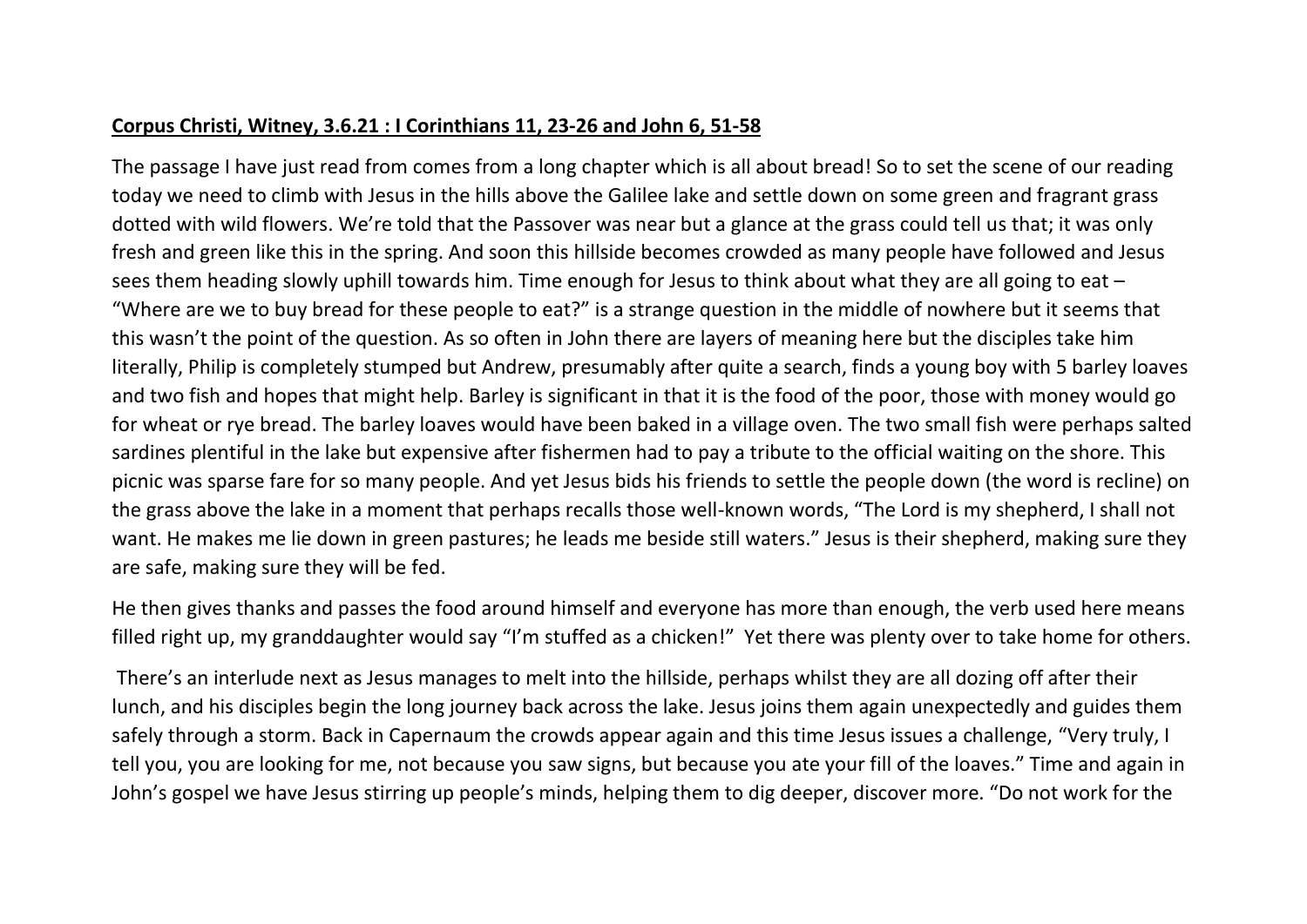food that perishes", think again, what are you missing? And it is within this two and fro between the crowds and Jesus that we hear those wonderful words, "I am the bread of life. Whoever comes to me will never be hungry."

In a poem about bread the poet David Scott laments that "We have come so far from bread", "Terrifying", he says is "the breach between wheat and table". Some of us may well bake bread but I expect none of us are as aware as Jesus was of the cycle from the sowing of seed to the picnic loaf. Scott's poem includes these words

*I go on about bread* 

*because it was to bread* 

*that Jesus trusted* 

*the meaning he had of himself.* 

Another poet George Mackay Brown explores the events of Good Friday –using the language of harvesters and of the flour mill ---

*The 3rd fall of Jesus*

*Knives are sharpened to bring you down*

*King Barleycorn*

*The stripping*

*"Flails creek. Golden coat*

*From kernel is torn"*

*The crucifixion*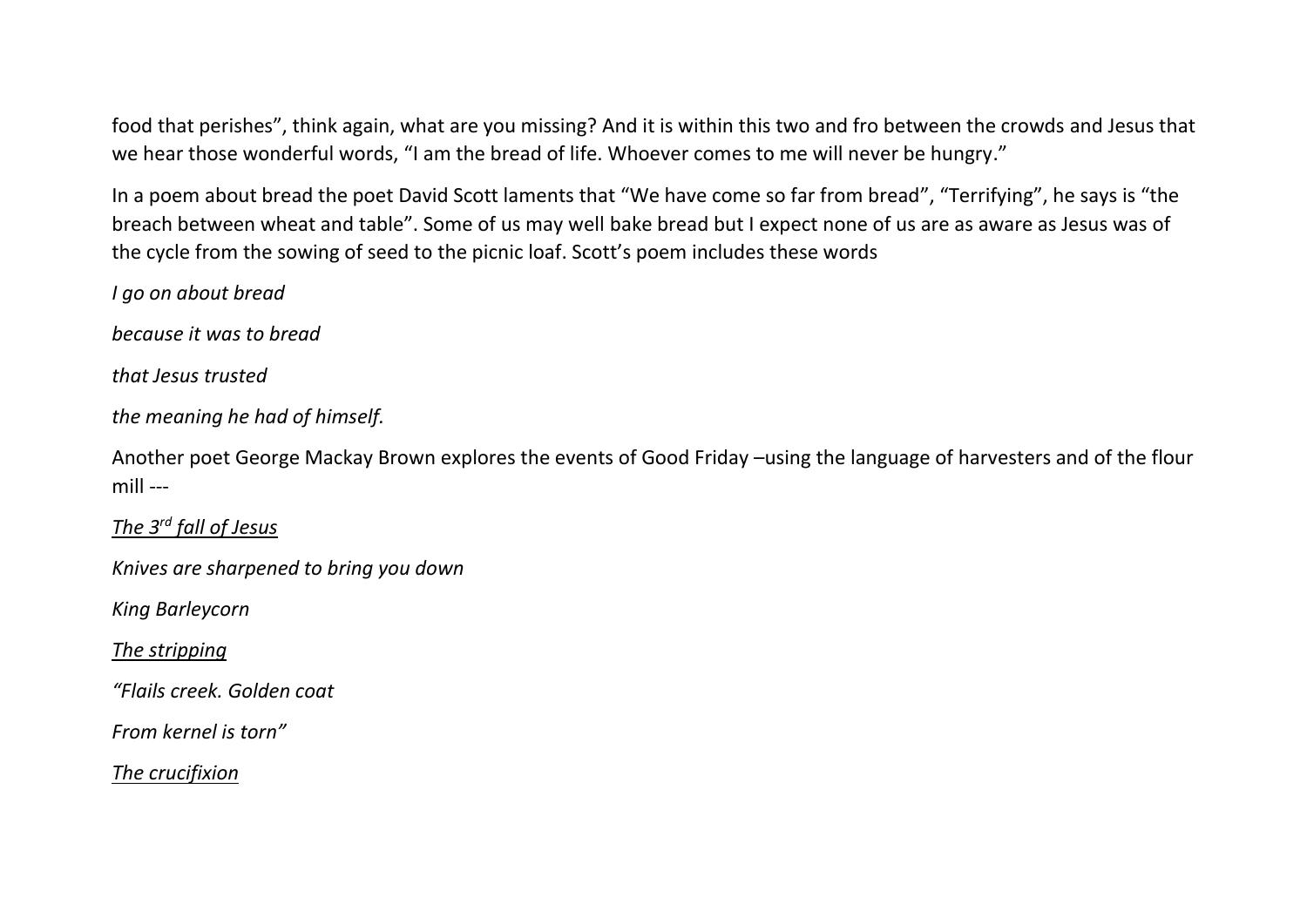## *"The fruitful stones thunder around,*

## *Quern upon quern"*

There's a lot to think about when we remember that *"it was to bread that Jesus trusted the meaning he had of himself".* 

This is stark, like the words of Jesus, "the bread that I will give for the life of the world is my flesh". Some maintain that the few verses we read have been added at a later date. They do read differently and they perhaps bring in a later and more developed thinking about the bread and wine. But whatever view we take I like the idea of 2 different threads within the same chapter focusing in slightly different places --- Jesus on the hillside sharing barley loaves and fish by the lake alongside a hint of attending to the bread of life in a more formal worship setting. I like this especially this year when so many of us have rarely if ever tasted the bread or wine as we gather for communion via Zoom.

We are told in the Acts of the Apostles that the new Christians on the Day of Pentecost, "broke bread at home and ate their food with glad and generous hearts" as well as worshipping in the temple ---- with one activity informing and weaving together with the other ---- the breaking of the barley loaves, the receiving of the bread and wine.

This speaks to me of connection and reminds me of a question I was asked years ago about what "living" the Eucharist means. There is one point in the communion service where this became very clear to me. In the church I once served when the words "we break this bread" were spoken the priest paused and broke the large hosts into smaller pieces. It took a little time and often the congregation could hear the breaking! That is still the place when I remember those whose lives for whatever reason have been broken, sometimes I still think of people I once knew. It's a place where the everyday world enters worship so that, in turn our worship can turn us round to go back to serve God in the everyday world. The more we look for these connections the more we will find. And so it seems entirely appropriate to read about the sharing of bread with a motley bunch on a hillside alongside being reminded of being inside the walls of the church again. Jesus gave his blessing to both and we can remember that each time we eat bread.